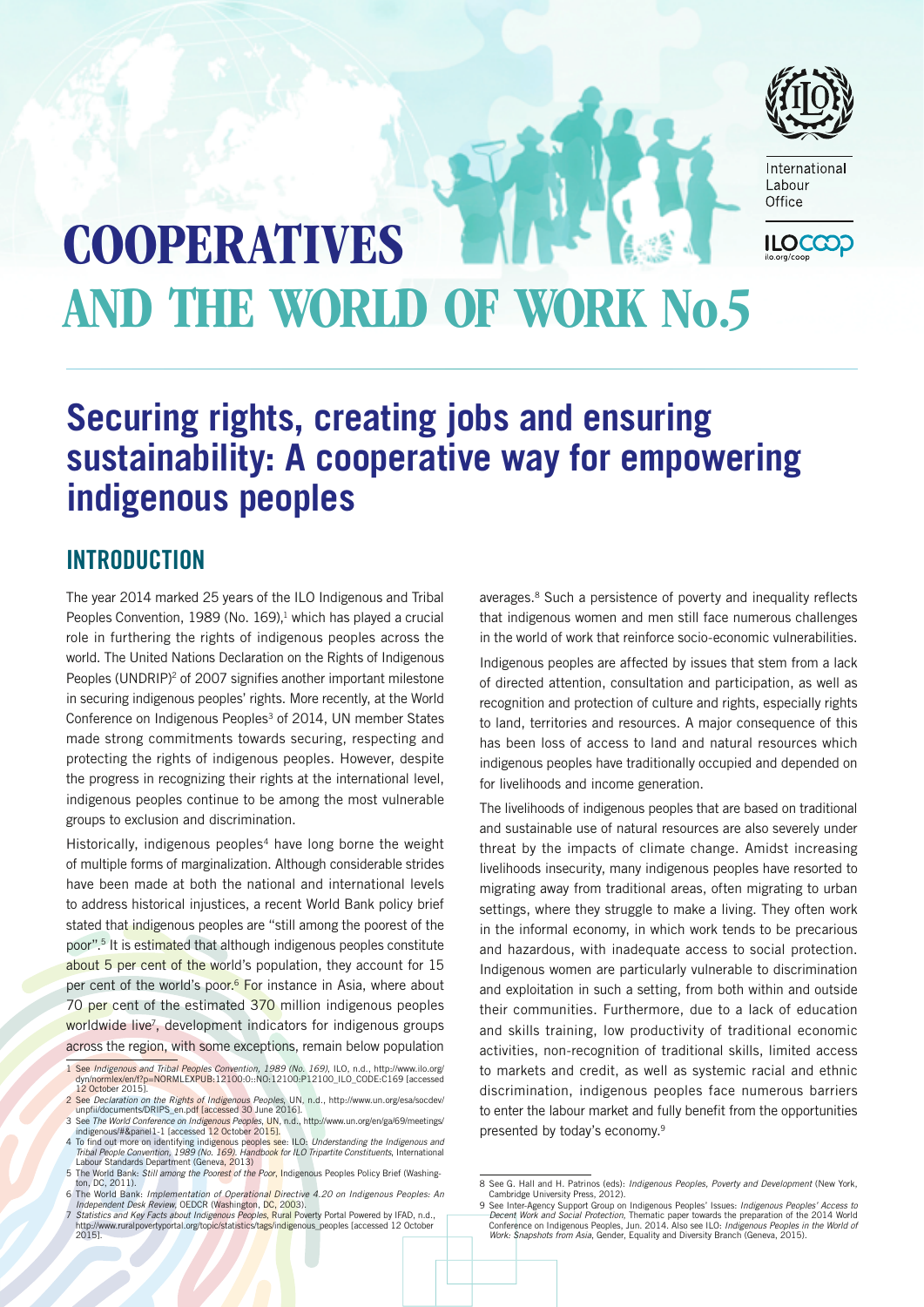With the adoption of the Sustainable Development Goals in 2015, which are committed to eradicating poverty, engaging with and addressing the issues faced by indigenous peoples in the world of work is fundamental for an inclusive process of development. Similarly, the 2015 Paris Agreement on climate change recognizes the importance of indigenous and local knowledge in adapting to changing climate,<sup>10</sup> while the 2015 Addis Ababa Action Agenda on financing for development identifies the challenge of indigenous peoples' exclusion "from participating fully in the economy".11 With a growing international focus on addressing the socio-economic vulnerabilities faced by indigenous peoples and incorporating their traditional practices for tackling today's challenges, the cooperative model offers an important platform for sustainable job creation and income generation within a participatory framework. Furthermore, cooperatives also have the potential to enhance indigenous peoples' contributions to broader economic growth in an environmentally sustainable way.

## Cooperatives and indigenous peoples' rights

Cooperatives are founded on and committed to values of self-help, self-responsibility, democracy, equality, equity and solidarity, among others. These values enable young people and women as well as those who are often marginalized to participate meaningfully in decision-making processes, receive training, and adequately benefit from socio-economic processes.

#### What are cooperatives?

A cooperative is defined by the International Co-operative Alliance and the International Labour Organization as "*an autonomous association of persons united voluntarily to meet their common economic, social and cultural needs and aspirations through a jointly owned and democratically controlled enterprise*."

Source: International Co-operative Alliance. Available online at http://ica.coop/en/ what-co-operative

This is also reflected in the ILO's Promotion of Cooperatives Recommendation, 2002 (No. 193),<sup>12</sup> which recognizes that cooperatives should "promote the fullest participation in the economic and social development of all people". It further stresses that cooperatives should be promoted in all countries, while ensuring that they are able to respond to the needs of the members and the society at large, "including those of disadvantaged groups in order to achieve their social inclusion".

The cooperative principles, $13$  along with the directed focus of Recommendation No. 193 on inclusion, sustainability and addressing the needs of the community, align closely with the principles that underline the rights of indigenous peoples. In both Convention No. 169 and UNDRIP, principles of consultation and participation, cooperation for overall economic development, respect for traditional institutions as well as the right to decide the priorities for the process of development are of significance with regard to cooperatives. The intersection between the international legal framework of indigenous peoples' rights and the principles that guide cooperatives open up new avenues for collaboration through which they can reinforce each other. Cooperatives can play a vital role in securing and protecting indigenous peoples' rights while integrating decent work opportunities for a sustainable and inclusive process of development for indigenous peoples.

### A cooperative way for overcoming challenges

Cooperatives are "people centred businesses that can, under the right circumstances, enable people to pool their assets, talents and energies in such a way that they can collectively meet their own needs."14 Through a model of member-based self-help organization, they provide job opportunities for even the poorest segments of the population and foster social inclusion. In addition, they contribute to empowerment and towards security by reducing vulnerability to risks. Cooperatives therefore contribute to sustainable development's triple bottom line of economic, social and environmental objectives, besides furthering the governance agenda and satisfying the members' socio-cultural interests.<sup>15</sup>

Cooperatives and other social and solidarity economy enterprises and organizations<sup>16</sup> (SSEOs) can bolster the collective rights of indigenous peoples by giving them a stronger economic voice, while also enabling the integration of community institutions with business models. For instance, the one member one vote principle of cooperatives can ensure stronger representation within the organization. Furthermore, collective approaches can strengthen consultation and participation processes beyond the cooperative organization, and can enhance social dialogue across the broader social, political and economic spheres. The Inuit cooperatives in Canada are a case in point. They are multi-purpose cooperatives involved in a range of activities such as retail stores, hotels, restaurants and tourism, among others. In addition, federated Inuit cooperatives in Northern Quebec have also played an important role in achieving some political leverage, especially with regard to the economic and political systems, territory and education.17

#### **a. Securing livelihoods, creating jobs and enabling access to market opportunities**

The traditional livelihoods of indigenous peoples are often based on subsistence activities that tend to face challenges such as low productivity, limited training and capacities, low levels of investments and few linkages to markets. As traditional occupations and activities in many situations fall short of adequately meeting the needs of the people, alternative sources of livelihoods and income generating activities are increasingly gaining significance. In this context, the cooperative model can assist indigenous peoples to tackle poverty by enabling their entry into the marketplace and providing opportunities to earn a decent living. Cooperatives can contribute significantly to this

<sup>10</sup> UN: *Paris Agreement*. Available at [https://treaties.un.org/doc/Treaties/2016/02/20160215%20](https://treaties.un.org/doc/Treaties/2016/02/20160215%2006-03%20PM/Ch_XXVII-7-d.pdf) [06-03%20PM/Ch\\_XXVII-7-d.pdf](https://treaties.un.org/doc/Treaties/2016/02/20160215%2006-03%20PM/Ch_XXVII-7-d.pdf)

<sup>11</sup> UN: *Addis Ababa Action Agenda of the Third International Conference on Financing for Development*, The final text of the outcome document adopted at the Third International Conference on Financing for Development (Addis Ababa, Ethiopia, 13-16 July 2015) and endorsed by the General Assembly in its resolution 69/313 of 27 July 2015, UNDESA, Financing for Development Office (New York, 2015).

<sup>12</sup> See *ILO Promotion of Cooperatives Recommendation, 2002 (No. 193)*, ILO, n.d., [http://www.](http://www.ilo.org/dyn/normlex/en/f?p=NORMLEXPUB:12100:0::NO::P12100_ILO_CODE:R193) [ilo.org/dyn/normlex/en/f?p=NORMLEXPUB:12100:0::NO::P12100\\_ILO\\_CODE:R193](http://www.ilo.org/dyn/normlex/en/f?p=NORMLEXPUB:12100:0::NO::P12100_ILO_CODE:R193) [accessed 12 October 2015].

<sup>13</sup> These principles are: voluntary and open membership; democratic member control; member economic participation; autonomy and independence; education, training and information; cooperation among cooperatives; and concern for community.

<sup>14</sup> J. Birchall: *Cooperatives and the Millennium Development Goals* (Geneva, ILO, 2004).

<sup>15</sup> ILO and Alliance: *Cooperatives and the Sustainable Development Goals - A Contribution to the Post-2015 Development Debate - A Policy Brief* (n.d.). 16 The ILO defines Social and Solidarity Economy as a concept designating enterprises and or-

ganizations, in particular cooperatives, mutual benefit societies, associations, foundations and<br>social enterprises, which have the specific feature of producing goods, services and knowledge<br>while pursuing both economic a [http://www.ilo.org/wcmsp5/groups/public/---ed\\_emp/---emp\\_ent/---coop/documents/publication/](http://www.ilo.org/wcmsp5/groups/public/---ed_emp/---emp_ent/---coop/documents/publication/wcms_175515.pdf) [wcms\\_175515.pdf](http://www.ilo.org/wcmsp5/groups/public/---ed_emp/---emp_ent/---coop/documents/publication/wcms_175515.pdf)

<sup>17</sup> See M. Mitchell: *Inuit Co-Operatives*, Historica Canada, 2006, [http://www.thecanadianencyclope](http://www.thecanadianencyclopedia.ca/en/article/inuit-co-operatives/)[dia.ca/en/article/inuit-co-operatives/](http://www.thecanadianencyclopedia.ca/en/article/inuit-co-operatives/) [accessed 12 October 2015].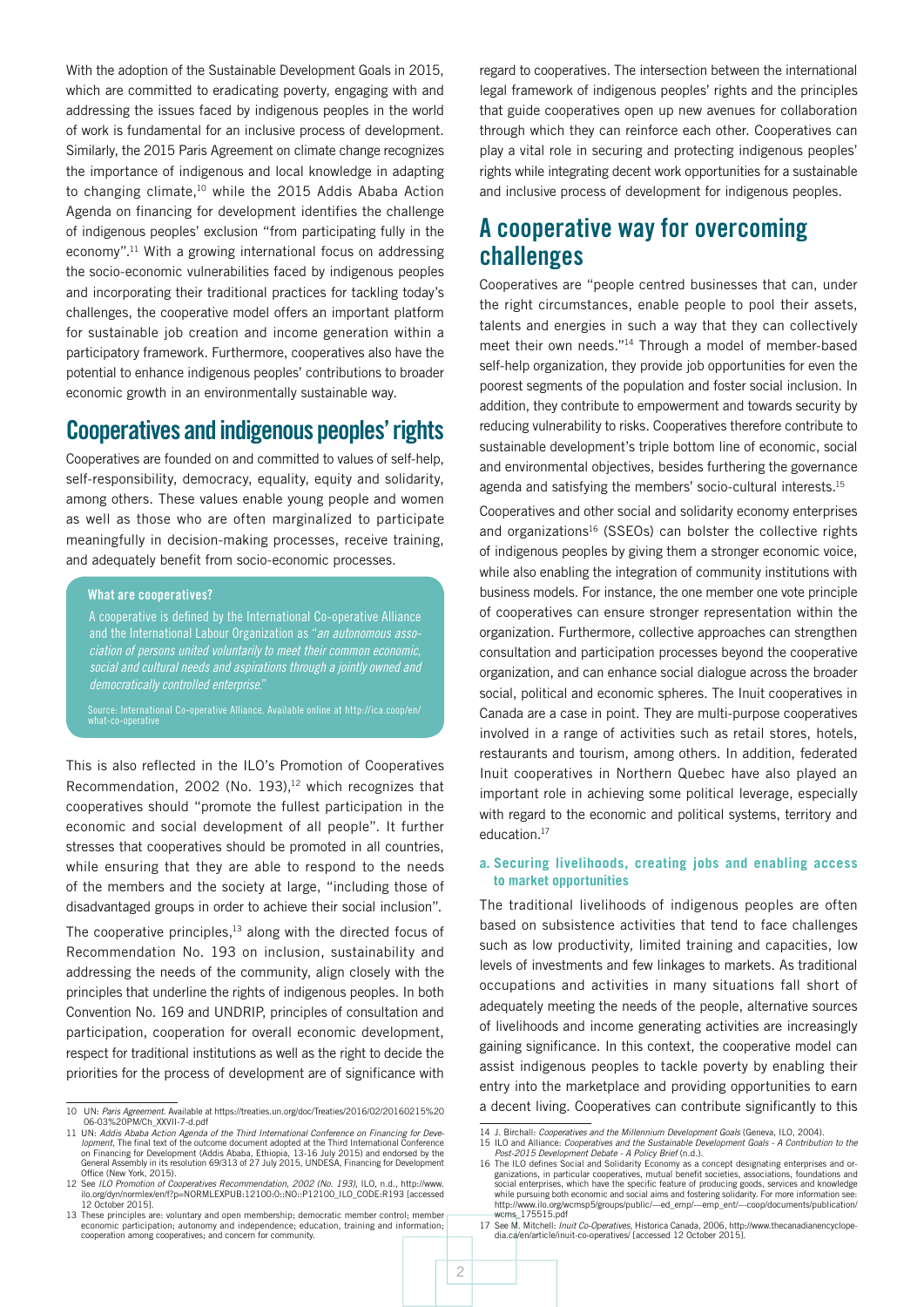through facilitating the pooling of resources to improve access to credit, enhancing self-reliance and further developing knowledge and information creation and sharing to meet market needs. Moreover, a collective approach can also enhance capacities for negotiating higher prices for goods and services in the market. Cooperatives can therefore play an important role in strengthening traditional livelihoods and creating new jobs, especially by helping in the development of enterprises. This may, in turn, boost local income generating activities, which could help reduce migration by indigenous women and men away from traditional areas.

For example, established in 1982, the Union of Indigenous Communities of the Isthmus Region (UCIRI)<sup>18</sup> in Mexico has brought together coffee producers from 53 different communities from Zapotec, Mixe and Chontal ethnic groups across five different municipalities, reaching over 5,000 families. The cooperative has a wide range of national clients and sells at a more competitive price internationally through the Fair Trade market. This cooperative's success has culminated in the construction of infrastructures like warehouses, transport, food supply systems and health services. It has also established a cooperative "Solidarity Fund" for the acquisition of consumer goods and equipment, as well as provision of credit support. The cooperative is influenced by indigenous governance systems and has played a key role in strengthening of their indigenous culture. Moreover, following the cooperative principle of education, workers have greatly advanced their knowledge in organic production methods.

#### **b. Formalizing informal economic activities and protecting workers**

Amidst livelihoods insecurity, especially due to poor income generation through traditional activities as well as loss of land and access to natural resources, many indigenous women and men have been migrating to urban and rural areas in search of employment. However, due to low skills, lack of training and education, discrimination, and limited job opportunities in the formal economy, indigenous peoples are often forced into jobs in the informal economy. Work opportunities within the informal economy largely include wage work (both casual and seasonal) on farms and plantations, in mines, and on construction sites; and jobs in informal enterprises or as street vendors and domestic workers. Working in the informal economy exposes workers, including indigenous peoples, to exploitation and violations of labour rights, especially when they are involved in precarious and hazardous work. In this context, the cooperative model can mitigate these conditions by providing training to workers vulnerable to exploitation and reducing migration by securing livelihoods. Establishing a recognized cooperative enterprise can assist in formalizing informal economic activities and has the potential of strengthening legal protection, stabilizing income, providing access to social protection, and enhancing the power to negotiate.19 Furthermore, cooperatives, and other SSEOs, can also assist in raising awareness about workers' rights and reduce vulnerabilities to exploitative working conditions.

The Nirmala Niketan,<sup>20</sup> a cooperative of tribal domestic workers in India, provides an example of collectively organizing to enhance protection of tribal women who are employed as domestic workers in Delhi. The cooperative collaborates with other organizations in Delhi and in tribal areas. It has provided placements to numerous domestic workers and enhanced an understanding of working conditions. Moreover, it also sought the help of the National Commission for Women in developing a proposal for a comprehensive legislation for domestic workers. The cooperative has since then consolidated a platform in the name of National Campaign for Domestic Workers to take forward the proposal towards enactment.

#### **c. Traditional knowledge, environmental sustainability and cooperating with the State**

Access to land and natural resources continues to be an important source of livelihoods for many indigenous communities. However, due to the concerns for environmental conservation, numerous countries have been enacting laws that restrict indigenous peoples' access to forested areas. This has repercussions for both subsistence and cultural activities of indigenous peoples who depend on these resources. Moreover, by excluding indigenous peoples from natural resource management, not only are economic opportunities thwarted; but also the use of indigenous knowledge in environmental conservation is curtailed, which is fundamental for climate mitigation and adaptation measures. A cooperative model can make significant contributions in this context through co-management of natural and common pool resources. Cooperatives have the potential of simultaneously improving environmental conservation based on traditional knowledge systems and providing sustainable sources of income. Collective approaches can also enhance the capacities of community members to negotiate and cooperate with the State with regard to the co-management as well as use of natural resources.

Experiences from Joint Forest Management in India, a system that enables people dependent on forests and the State to cooperate and co-manage forest areas in order to protect, regenerate and develop degraded forests, are emblematic of successful outcomes of a cooperative way. The co-management system has led to the social, political and economic empowerment of many Village Forest Committees, while also playing a vital role in restoring vegetation of degraded forests.21 This in-turn has shown that co-management practices and cooperation at the local level between communities and the State can help preserve the environment and make significant contributions towards tackling climate change.

#### **d. Gender equality and women empowerment**

Indigenous women are particularly vulnerable to discrimination, both from within and outside their communities. They make significant contributions to traditional activities, wage work, marginal and unpaid work, especially care work and other household activities. Indigenous women tend to receive lower wages than indigenous men, are susceptible to gender based violence and are especially vulnerable to trafficking for sexual exploitation.

<sup>18</sup> See *Fair Trade Coffee Cooperatives*, Global Exchange, n.d., [http://www.globalexchange.org/fairtrade/](http://www.globalexchange.org/fairtrade/coffee/cooperatives#2) [coffee/cooperatives#2](http://www.globalexchange.org/fairtrade/coffee/cooperatives#2) [accessed 12 October 2015]. Also see H. Almanza-Alcalde: *UCIRI in Oaxaca*, Mexico, Revista Vinculando, 2005, http://vinculando.org/comerciojusto/fair\_trade/<br>uciri\_oaxaca.html [accessed 12 October 2015].

<sup>19</sup> While cooperatives that are not legally registered play an important role in enhancing protection<br>to workers, registered cooperatives, a form of business that is legally recognized by authorities<br>and regulators, can pro arrangements.

<sup>20</sup> *About Us*, NIRMANA, n.d., http://www.nirmana.org/about-us.php [accessed 12 October 2015]. 21 C. Guleria, and M. Vaidya: "Evaluation of Joint Forest Management Programme in India", in *International Journal of Economic Plants* (2015, Vol. 1, No. 2), pp. 92–95.